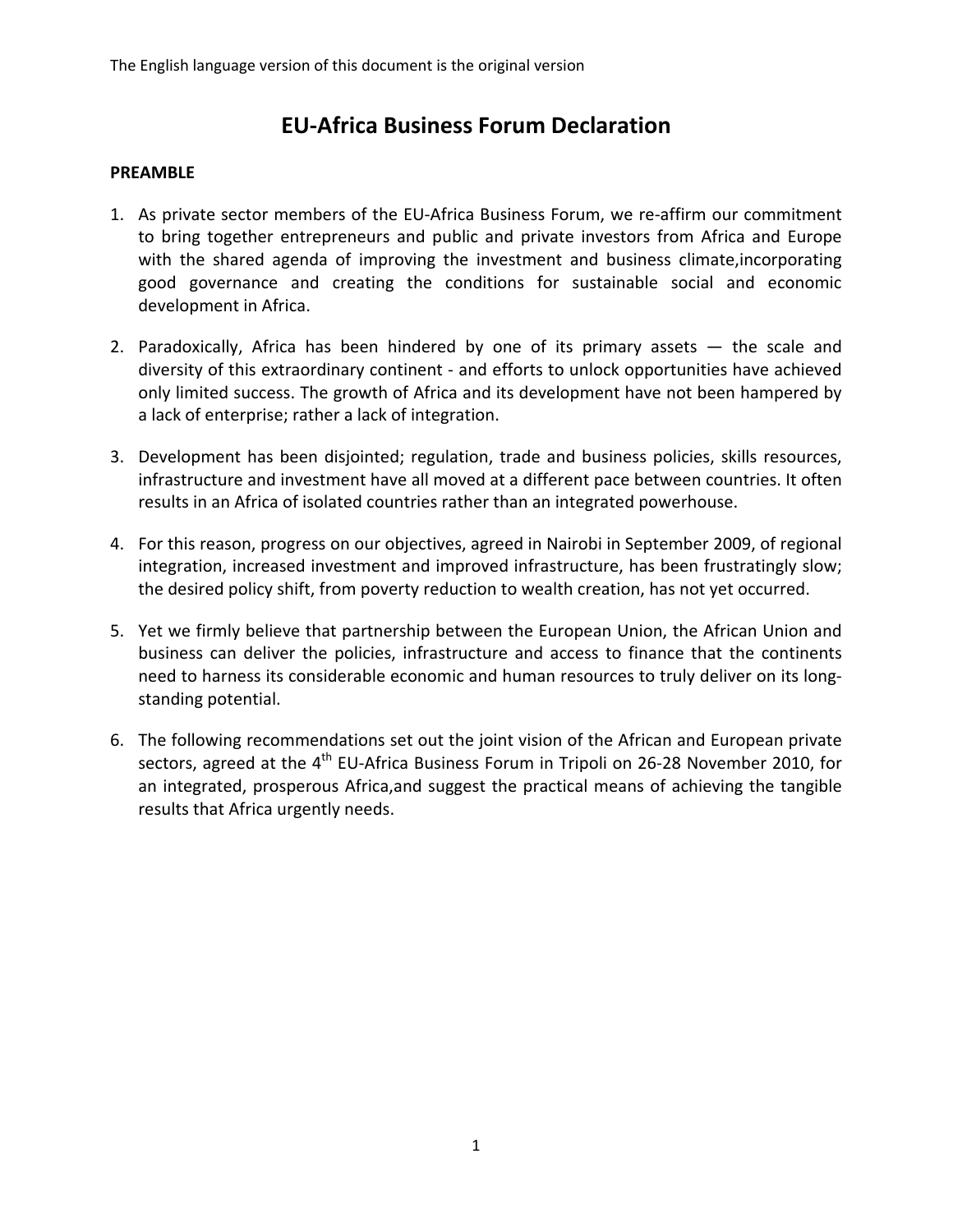## **Legal Security**

a. To attract investment, private investors need the security of a good legal system. An investor needs the assurance and reassurance that in the event of a dispute, they will benefit from an impartial justice system within a framework of clear legislation.

### **Transparency**

#### **For the sake of transparency business leaders recommend that :**

Extractive companies (oil, minerals and gas) publish public accounts and contracts

# **Trade& Regional Integration: Unlocking Africa's Trading Potential through Partnership**

#### **Business leaders call on Heads of State and Government to:**

- a. Put the promotion of inter-African trade at the forefront of the political agenda. Advance the regional integration process and strengthen Regional Economic Communities. Effectively ensure, through both regional cooperation and national action, the dismantling of tariff and non-tariff barriers.
- b. Implement trade facilitation mechanisms and facilitate cooperation among customs, finance and regulatory authorities to foster the freedom of movement of goods and people within regional markets.
- c. Develop joint strategies with the private sector to effectively tackle the issues of counterfeiting and illicit trade, which severely jeopardise legitimate trade, seriously erode government revenues, and put consumers confidence and public health and safety at risk.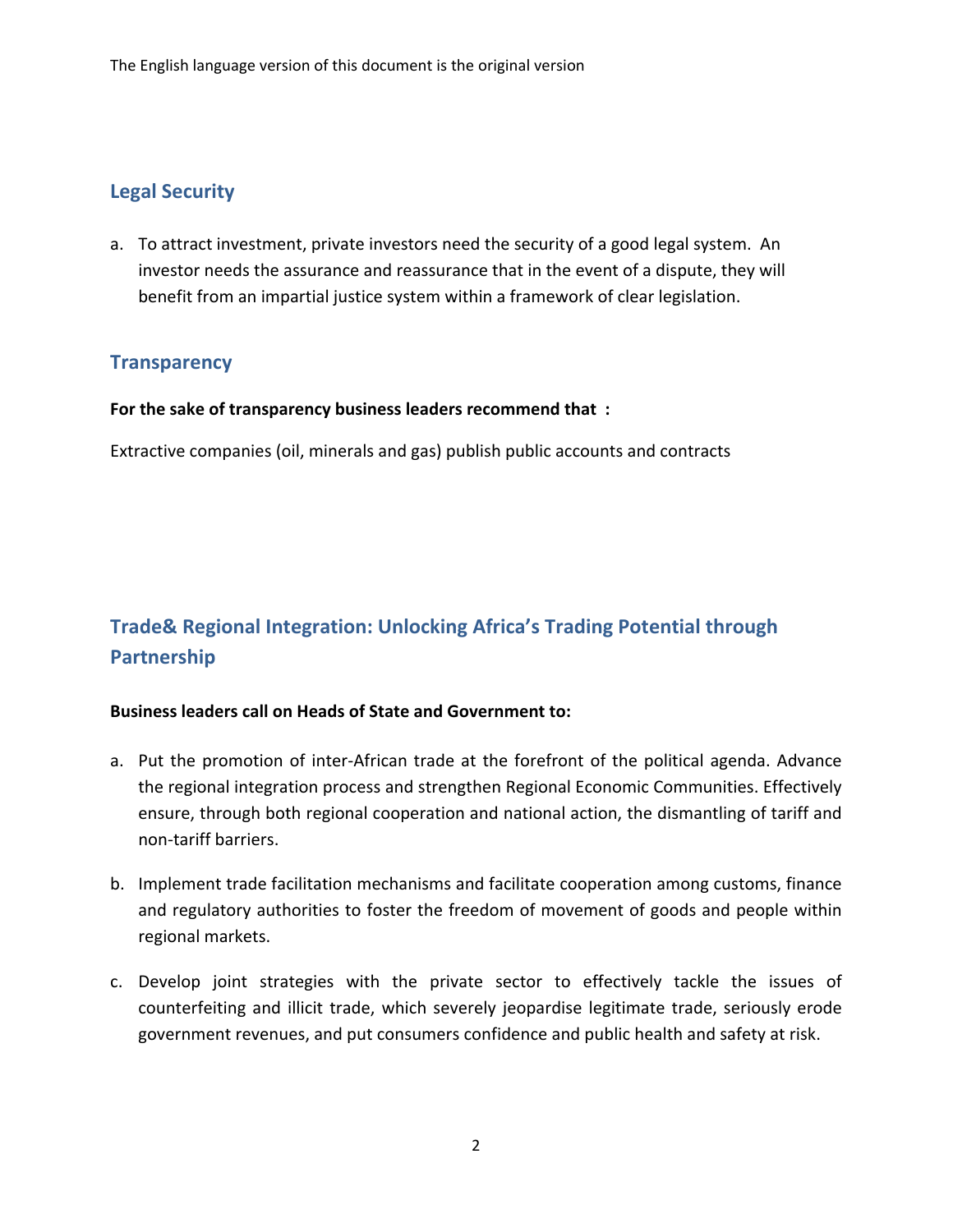- d. Support the strengthening of private sector intermediaries to make the voice of business, includingSmall and Medium-sized Enterprises, heardin Africa and set up formal platforms for dialogue with business on trade and regulatory policy, including trade negotiations, taxation and enforcement of intellectual Property Rights.
- e. Exchange best practices on national policy frameworks in order to further improve the business climate. More attention should be paid to Public Private Partnerships as a vehicle for delivering development goals.
- f. Conclude the WTO Doha Round and insert a new momentum into the negotiations of the economic partnership agreements. Theseshould include rules to set the right economic, business and industrial policy framework for more investment in Africa.Trade liberalization should be gradual and backed up with accompanying measures.
- g. Implement Aid for trade projects and support African exporters in implementing technical standards in order to facilitate their exports.

## **Effective tools for Private Sector decisions**

#### **Business leaders call on Heads of State and Government to:**

- a. Support the establishment of a new information culture based on regular investor surveys that feed into a central and web-based information platform, such as the UNIDO Monitoring Platform and request to expand the ongoing UNIDO Investor Surveys to all African countries and to intensify capacity building of investment promotion stakeholder institutions in the public and private sector.
- b. Support specialized programmes that promote upgrading, subcontracting and facilitate linkages between local suppliers with domestic and foreign buyers, such as the UNIDO Subcontracting and Partnership Exchange Programme (SPX).

# **Infrastructure: How to deepen involvement of local private sector in infrastructure delivery**

#### **Under the above the forum recommends to:**

- a. Develop human capacity training program and include in tender document the know-how transfer to local contractor
- b. Develop sound investment policies and create Infrastructure Investment Fund that boosts local private sector participation in infrastructure delivery;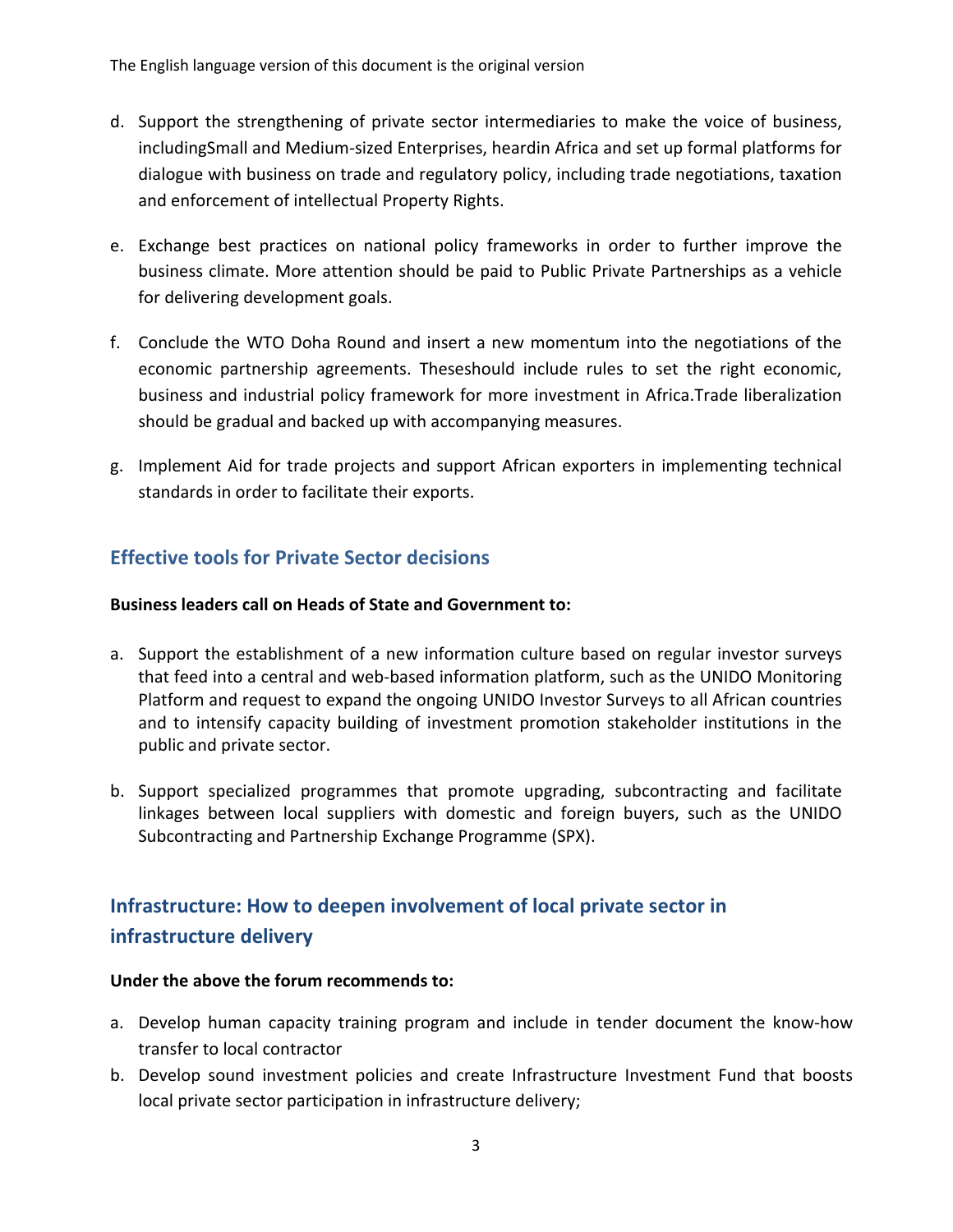The English language version of this document is the original version

- c. Promote long-term construction contracts partnerships between African and European companies with high level of local content (Joint Ventures, subcontractors and workforce);
- d. Enhance EIB's role to act as lenders and investors for infrastructure projects in Africa;
- e. Priority should be given to infrastructure projects that include an ICT dimension

# **Infrastructure: Making Private Investment in Africa's Transport Infrastructure work**

#### **In the area of infrastructure PPPs, the EU-Africa Business Forum recommends:**

- a. Provide Technical Assistance and financial support to African Governments to prepare the legal framework for PPPs and to select bankable projects;
- b. Participate in risk sharing with local banks to enable financing denominated in local currency and provide foreign exchange coverage;
- c. European Union and EIB to provide separate Political Risk Guarantees (which should not be necessarily linked to a loan or grant) for infrastructure projects.

## **Raw materials: create a win-win for Africa and the EU**

## **Business leaders call on Heads of State and Government, based on the African mining vision and the EU raw material initiative, to:**

- a. Strengthen EU-Africa relations in the area of raw materials through partnerships with a particular focus on improving governance (fighting corruption and promoting transparency notably through EITI), exchange of best practices, setting up raw materials databases and enabling industrialization in Africa.
- b. Work together with international partners to increase transparency in setting up of contracts and government-payments principles and practices to enable a level-playing field for industry worldwide.
- c. Set up the right investment climate in African countries to enable industrialisation, upstream value-creation and transparency. Exchange of best practices between the EU and AU on extractive industry policies is encouraged.
- d. Leverage private sector investments with EU aid, for example to improve infrastructure, including roads and ports.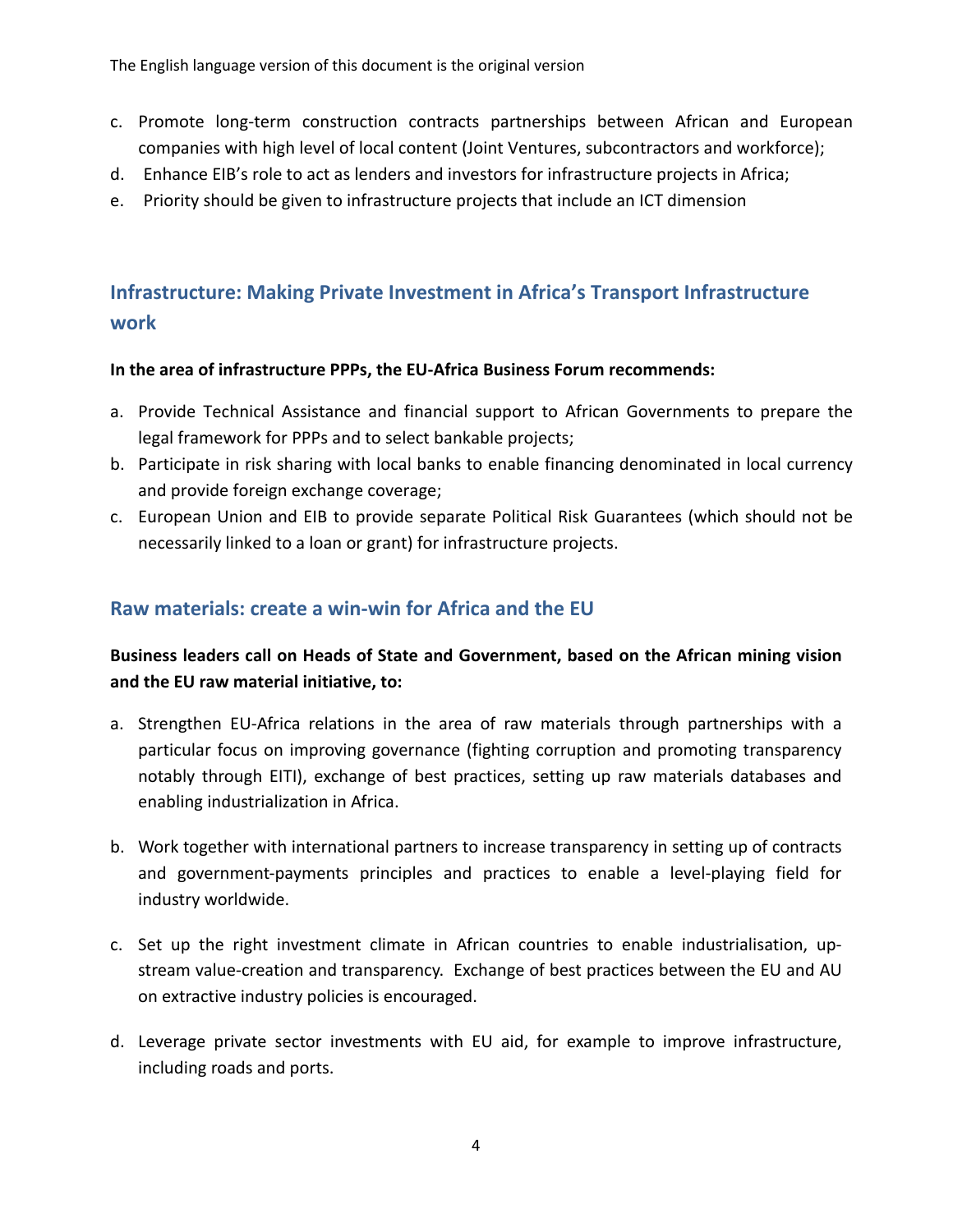e. Launch a partnership that is pragmatic, focused on deliverables and encourages participation from European and African companies, including reliable NGOs where appropriate.

## **ICT: Opportunities and Challenges**

The EU-Africa Business Forum reaffirms its commitment to support ICT investment and uptake on the African continent and calls urgently to move forward the concrete implementation of the January 2010 African Union Summit Addis Ababa – ICT for Africa Summit agreement, where African leaders declared ICT as a key priority in their development programs by:

 The private sector is ready for substantial investments in Africa in order to match business with social development objectives, provided the public sector invests in parallel in fostering market development and in the deployment of e-services. To-date the critical lack of public funds allocated for the mass diffusion of ICTs is missing the potential of sound PPPs in the field and related concrete opportunities to fast-track Africa's development path.

#### **Therefore business leaders call on Heads of State and Government to:**

- a. Effectively implement harmonized and transparent regulatory frameworks to promote fair competition and including appropriate fees (e.g. customs) to foster ICT private investment in Africa;
- b. Prioritize broadband infrastructures deployment, ICT human capacity building, provision of local digital content and innovative e-Services (e-schools, e-health, agricultural services, transport services, Space based applications and e-Government Services) in national and regional development programmes; and allocate corresponding financial resources;
- c. Most importantly we recommend to use and fast track unallocated funds in AU/EU Partnership to be prioritized onto ICT initiatives as noted above in section a and b.

## **Bringing SMEs at the heart of the Joint EU-Africa Strategy**

#### **Business leaders call for:**

- a. African governments to adopt *SME Charters* based on common key principles framing sustainable SME development.
- b. African and European Government to consider **SMEs** in the **Second Action Plan as a crosscuttingissue** and to give due consideration to agricultural producers as businesses in their own right.
- c. The establishment and funding of an **African Cluster Collaboration platform** for experience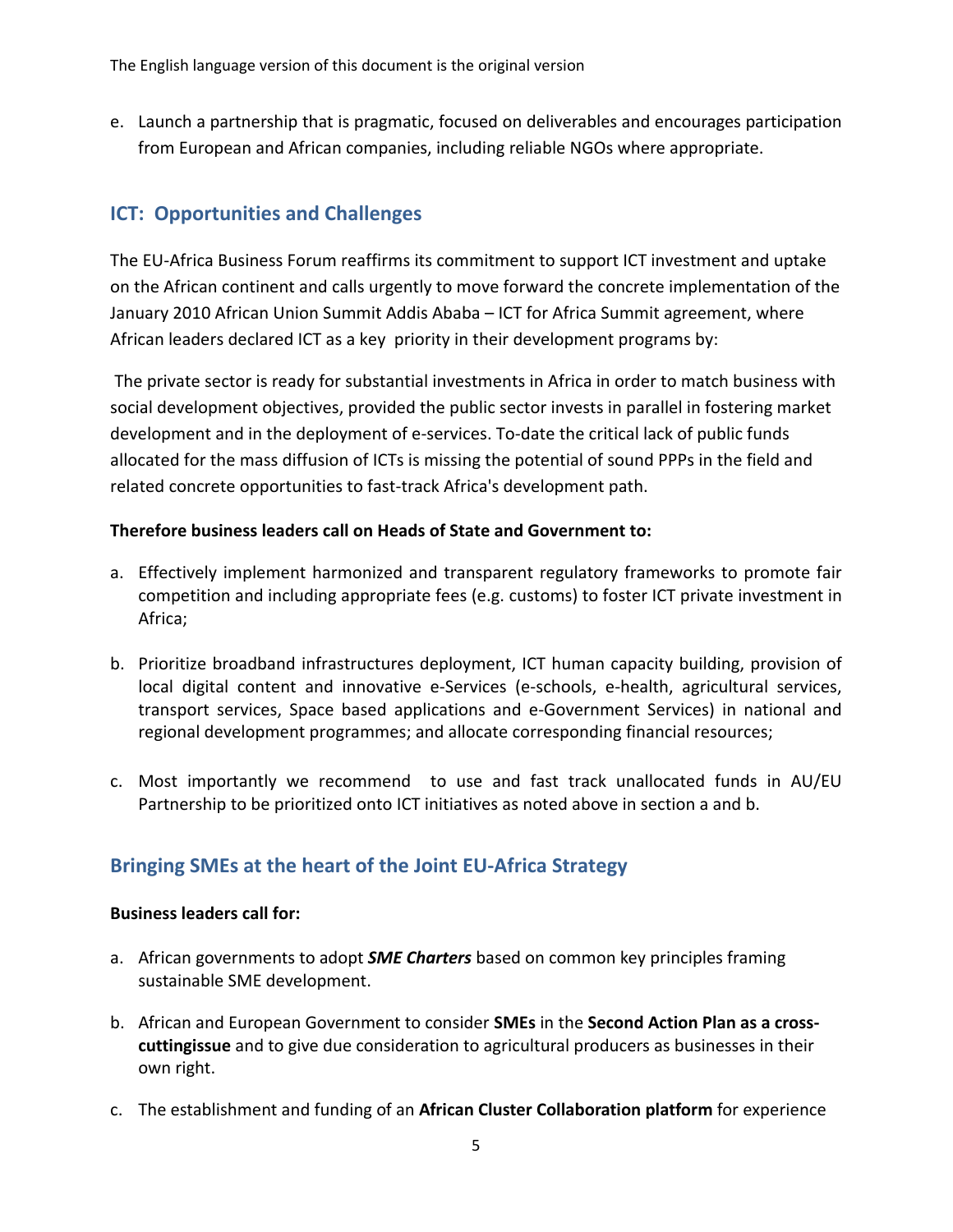and knowledge sharing, and to enable collaboration with European clusters.

d. For the establishment of a **Euro-African Business Associations Collaboration Facility**, to support twinning arrangements between European and African SMEs and intermediary organizations.

### **Energy: Investment Opportunities in Energy**

#### **Business leaders call on Heads of State and Government to take the following recommendations into account:**

- a. Energy and renewable energy in particular,is critical for Africa's development, due to their potential for overcoming the negative consequences for the continent of the scarcity, price volatility and environmental impacts of fossil fuels. Renewables such as hydropower, solar, biomass, wind and geothermal need to be promoted to meet power demand. It is also urgent to develop optimised transmission networks at regional level.
- b. There is a strong need to strengthen the regional dimension in order to overcome Africa's energy problems: efficient regional power markets and regional power pools must be developed on the basis of the renewable resources of the continent and of regional transmission networks.
- c. Regulatory and policy frameworks are required to create enabling conditions for quality investment on renewable energy sources, including the domestic private sector and improved mechanisms for project preparation and implementation need to be developed in the different regions of Africa.
- d. The mobilisation of the political will of countries and regions is essential to ensure the stability of investment frameworks and to guarantee the security of infrastructure and its continuous operation, even if conflict situations arise. Guaranteeing operation in conflict scenarios also means a focus on mini, off-grid renewable energy solutions.
- e. Increase energy access as a necessary condition to reduce poverty and ensure the sustainable growth of Africa. Renewable energy provides a sustainable basis for productive uses, especially trade related activities, industry, agro industry, and for SMEs in Africa.

### **Agricultural growth in Africa:**

#### **Business leaders call on:**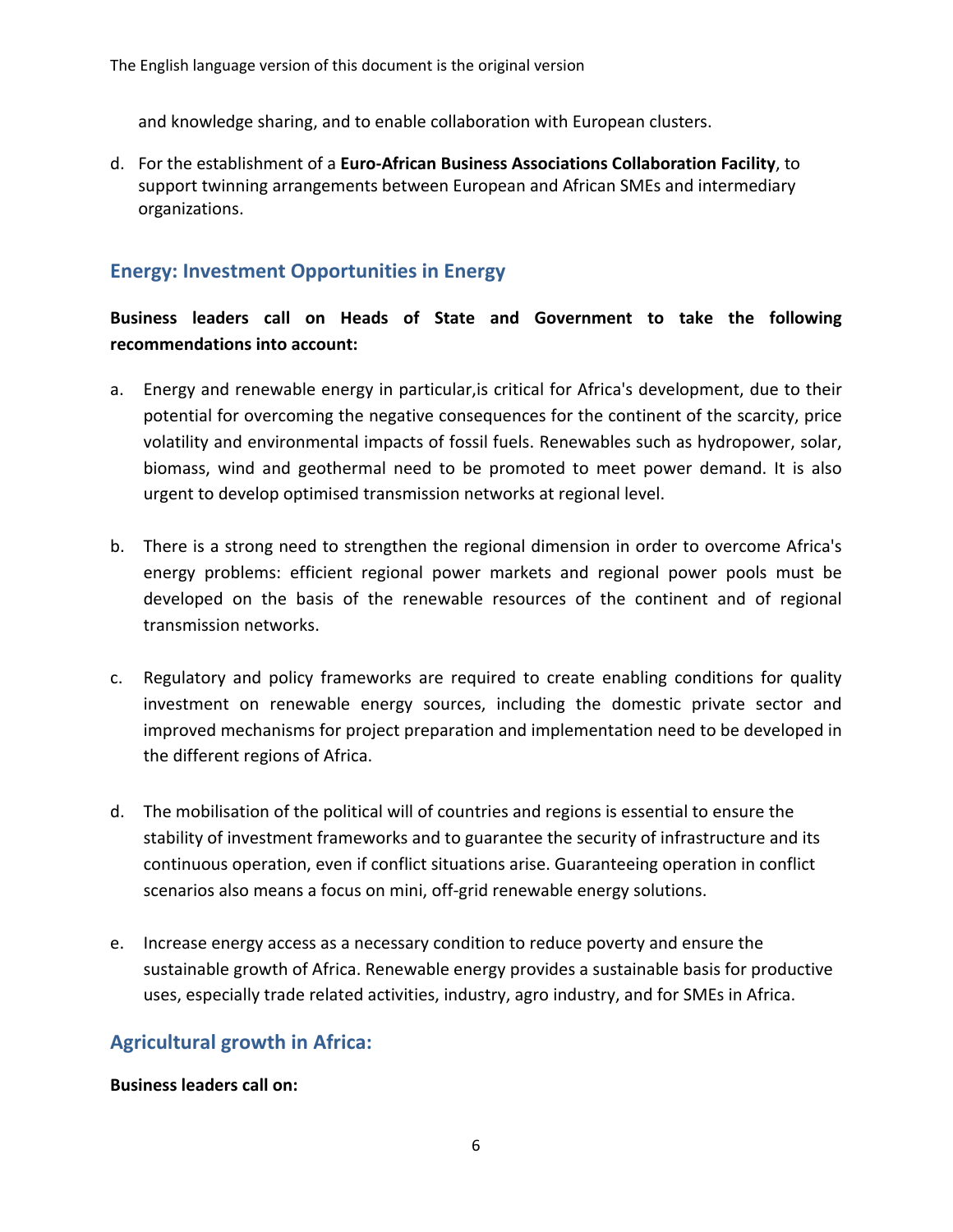The English language version of this document is the original version

- a. AU governments to implement the Maputo Declaration committing 10% of their annual budgets to agriculture development; to expand the scope of CAADP and use it as the foundation for future development strategies in the agriculture sector.
- b. Develop holistic, integrated agricultural policies that:
	- i. Address the fundamental issue of publicland tenure
	- ii. Direct investment to build the necessary infrastructure in a regional perspective
	- iii. Implement replicable models of public-private partnerships in order to enable commercially viable smallholders farming.
- c. Strengthen considerably extension servicesforthe creation of modern sustainable agribusinesses;
- d. Support the development of innovative financing instruments,especially risk mitigation tools and measures
- e. Remove trade constraints at international, regional and local level and create a level playing field to ensure competitive markets.

## **Access to finance: regional perspective**

### **True partnerships between all actors able to enhance access to finance and support investments and economic growth are needed whereby the following can be achieved:**

- a. The business environment becomes sufficiently attractive this is where governments have a clear role to play in the partnerships by putting in place legal and regulatory frameworks that are supportive of financial intermediation. This includes effective and simple collateral and bankruptcy laws; improved coverage, scope and accessibility of credit information available through public credit registries and private credit bureaus.
- b. Innovative financial instruments are developed by combining the resources of donors, IFIs/ DFIs, financial institutions and the private sector to enhance the absorptive capacity for risk. An example of this would be the provision of risk mitigant structures – which would allow the private sector to leverage funding from the public sector – achieving a leverage factor of between 10 and 20 to one. This far extends the deliverable of conventional donor/loan funding, and is a great example of these partnerships.